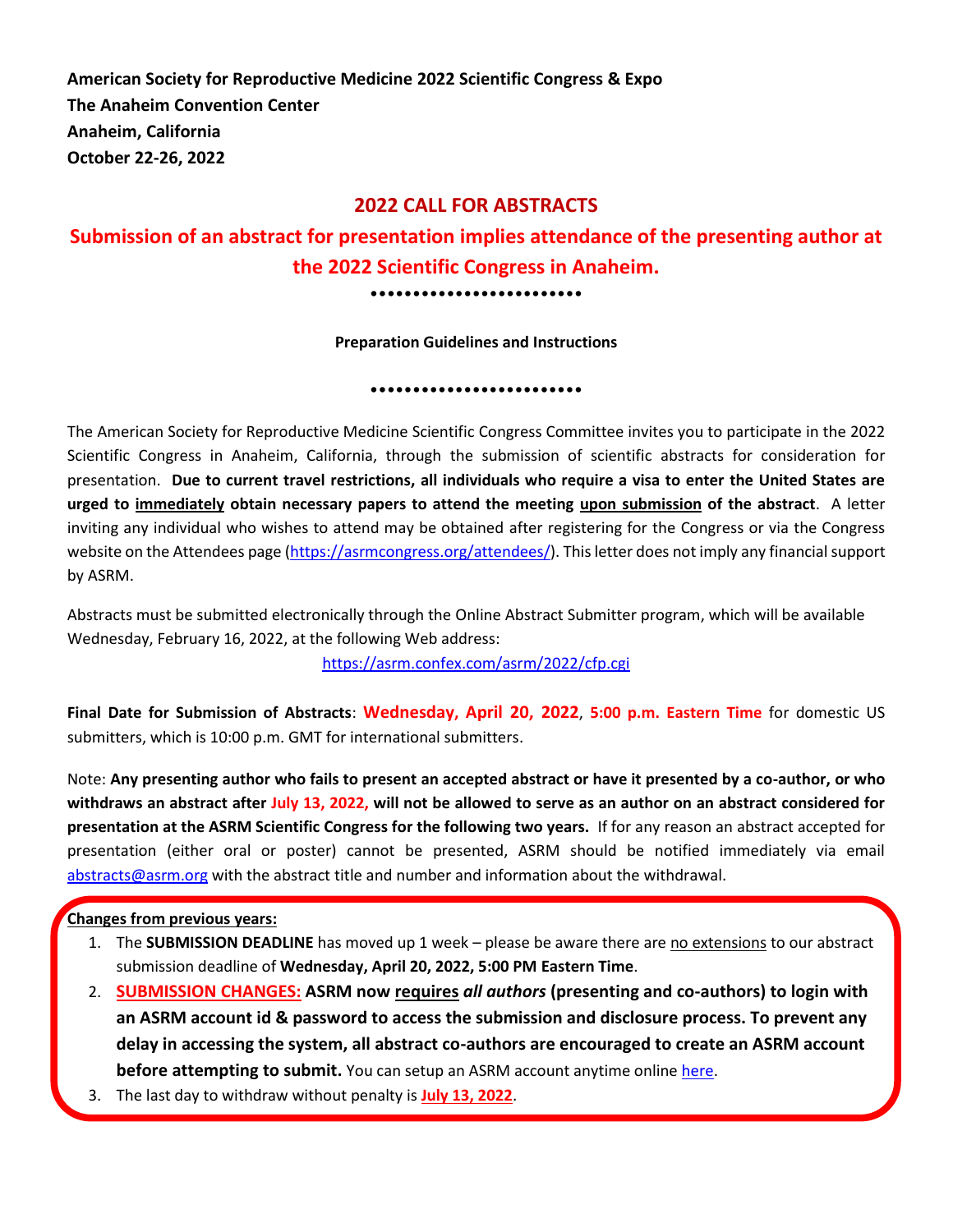### **GENERAL ABSTRACT SUBMISSION GUIDELINES & REQUIREMENTS**

### **SUBMISSION REQUIREMENTS**

- All abstracts and video summaries must be submitted electronically via the abstract/video submission site by the deadline. Fax, email, and postal submissions will not be accepted. Late submissions will not be accepted.
- Submission of an abstract for consideration for presentation implies that the presenting author & associated co-authors have legal and ethical rights to submit and present this work. Plagiarism and submitting work that an author has no rights to, will result in an investigation and penalty.
- **Abstracts submitted to ASRM must contain original work**, not previously published, presented, or submitted for publication or presentation at the time of this submission.

**\*\*\*\*Submission of an abstract for consideration for presentation implies that the presenting author or a designated co-author will attend the meeting to present his/her work if accepted.** 

### **ABSTRACT FORMATTING AND CONTENT**

- Abstracts must adequately describe the research performed so that the quality, originality, and completeness of the work can be evaluated. Only structured abstracts with the required 5 headings can be submitted. Failure to follow the proper format will disqualify the abstract for grading and consideration.
- Abbreviations used in abstracts must be defined. Abbreviations are permitted in titles if they immediately follow the term being abbreviated and are enclosed in parentheses. If used in the text, they should be defined at first mention if not already defined in the title.
- Where possible, generic names should be used for pharmaceuticals, biologics, and medical devices. The trade name of the product used in a study can be referenced. The trade name may be used if the product is the only one of its general type and use of the generic name would encumber the reader. Promotional language and logos may not be used.
- Do not identify individuals or affiliating institution in the title or abstract body. Doing so will result in the abstract being disqualified.
- Figures, images, and/or graphics are not permitted and will be deleted.

### **HUMAN SUBJECTS**

- Abstracts or videos regarding human reproductive cloning will not be considered or accepted.
- Research involving human subjects or human materials must have been approved or exempted by the appropriate Institutional Review Board (IRB) with jurisdiction or equivalent.

### **AUTHORSHIP**

- When creating an abstract, list the presenting author first. If you need to change who is the presenting author, you can do so in the system until the Abstract Submission period is over (April 20, 2022). After the submission period, please have the current presenting author email [abstracts@asrm.org](mailto:research@asrm.org) to request a different co-author be named as the presenting author.
- All author names should be included at the time of submission; no authors will be added the abstract submission period ends. All author names will be printed in the Abstract Supplement exactly how they are input into the system by the submitting author
- A separate disclosure of commercial and financial relationships must be completed for **each individual author** through the Online Abstract Submitter program. An author on multiple abstracts need only complete one disclosure if they are submitted under the same email.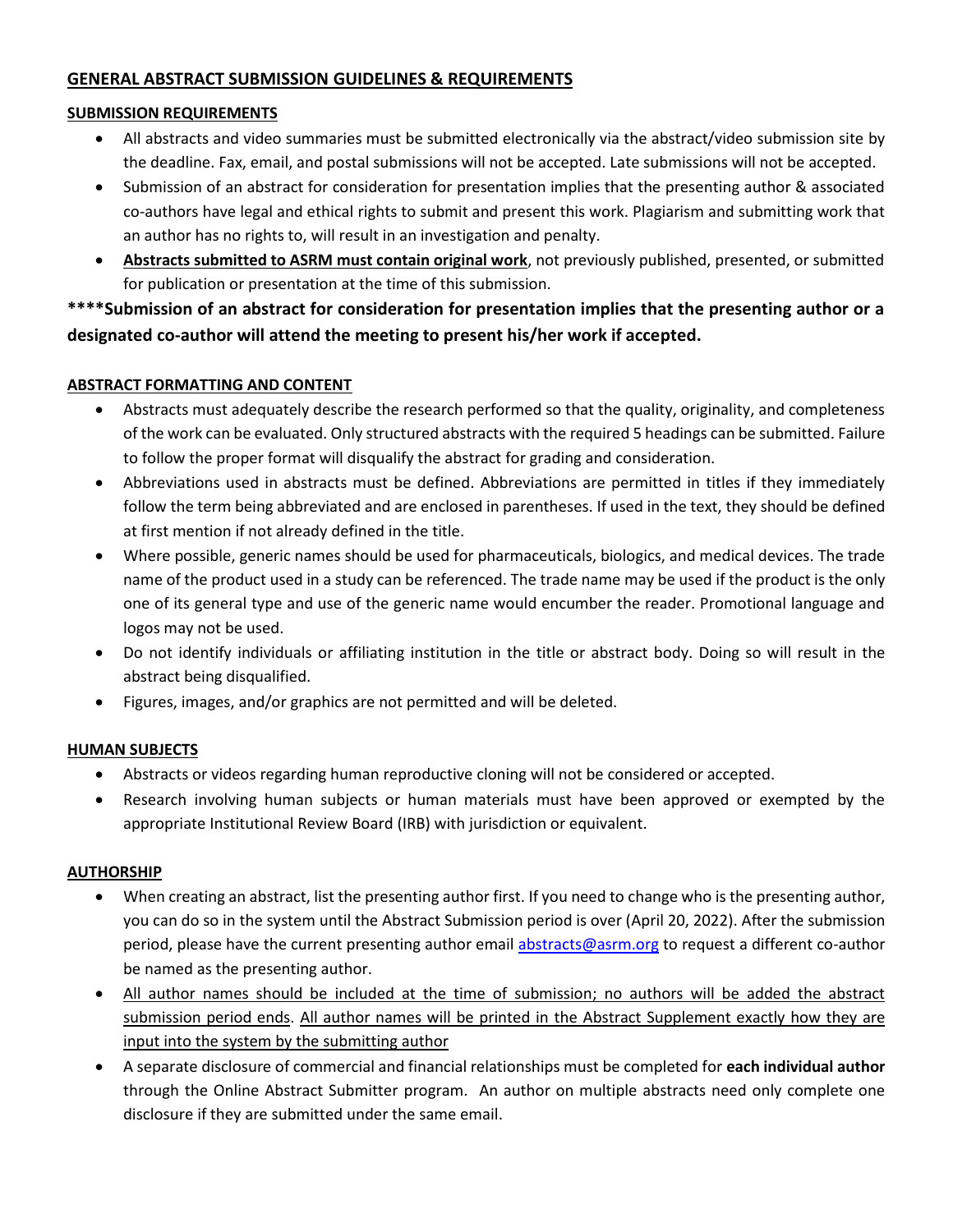- **ASRM now requires** *all authors* **(presenting and co-authors) to login with an ASRM account id & password to access the submission and disclosure process.** You can setup an ASRM account anytime onlin[e here.](https://store.asrm.org/Register-Customer?returnurl=https%3a%2f%2fstore.asrm.org%2fMy-ASRM%2fLogin)
- Submitting authors can return to abstracts for editing at any time before the abstract submission end date (April 20, 2022) by clicking on the link provided in your email (you will be required to create a login and password, validated in your email) or via the link on the right side of [this page.](https://asrm.confex.com/asrm/2022/cfp.cgi) Additionally, each co-author has access to correct their name, degree, and affiliation information when they complete their online disclosure.

**\*\*\*ASRM is not responsible for missing or excluded names that the submitting author leaves off during the submission process.**

### **ABSTRACT EMBARGO AND PUBLICATION**

- **ABSTRACT EMBARGO: ASRM asks that authors maintain an embargo on information in the abstracts, along with any additional information that will be presented at the Congress, until the day and time scheduled for presentation at the Congress**. Abstracts that are included in ASRM's press releases for the Scientific Congress are excluded from this rule. For more information regarding what may be released publicly before the Congress, or how to comply with the embargo, please contac[t publicaffairs@asrm.org.](mailto:publicaffairs@asrm.org)
- All accepted abstracts are published in the *Fertility & Sterility* Abstract Supplement online a[t www.fertstert.org](http://www.fertstert.org/) as a supplemental issue.

### **NOTIFICATIONS**

- Notifications regarding acceptance/rejection will be emailed to the **presenting author** beginning no later than June 27, 2022, to the email address listed in the Online Abstract Submitter.
- If you do not receive notification of the status of your abstract by July 11, 2022, call Technical Support at +1 (401) 334-0220 or email technical support at [asrm@confex.com.](mailto:asrm@confex.com)
- All decisions by the Scientific Congress Committee and ASRM are final. **Dates and times of presentations cannot be changed**.
- The primary/presenting author is considered by ASRM the main point of contact for each abstract. **This author is responsible for keeping their email contact information up to date within the abstract system**. If the presenting author fails to provide a working email, to check their email or spam filters for notifications, or to respond to ASRM directives via email notifications that result in their presentation not being presented, that is considered a failure to present, and the abstract will face the ASRM penalty regarding failure to present. Requests for changes to emails on file can be made to: [abstracts@asrm.org.](mailto:research@asrm.org)
- If you are not the presenting author, ASRM will not notify you via email of the status of your abstract. Check with your presenting author for status updates. Communication regarding acceptance/rejection and all further instructions will **only** be emailed to the *presenting author*.

### **WITHDRAWAL DEADLINE, FAILURE TO PRESENT, and PENALTY**

- Last date to withdraw abstracts accepted for presentation without incurring a penalty: **July 13, 2022**.
- **Penalty: Any presenting author who fails to present an accepted abstract or have it presented by a coauthor, or who withdraws an abstract after July 13, 2022, will not be allowed to serve as an author on an abstract considered for presentation at the ASRM Scientific Congress for the following two years.** ASRM reserves the right to impose additional penalties on other parties (including corporate and other sponsors of research projects) for improper withdrawal of abstracts. Exceptions will be considered if the ASRM is given prompt notification for extreme, unforeseen circumstances. To withdraw an abstract or notify ASRM of non-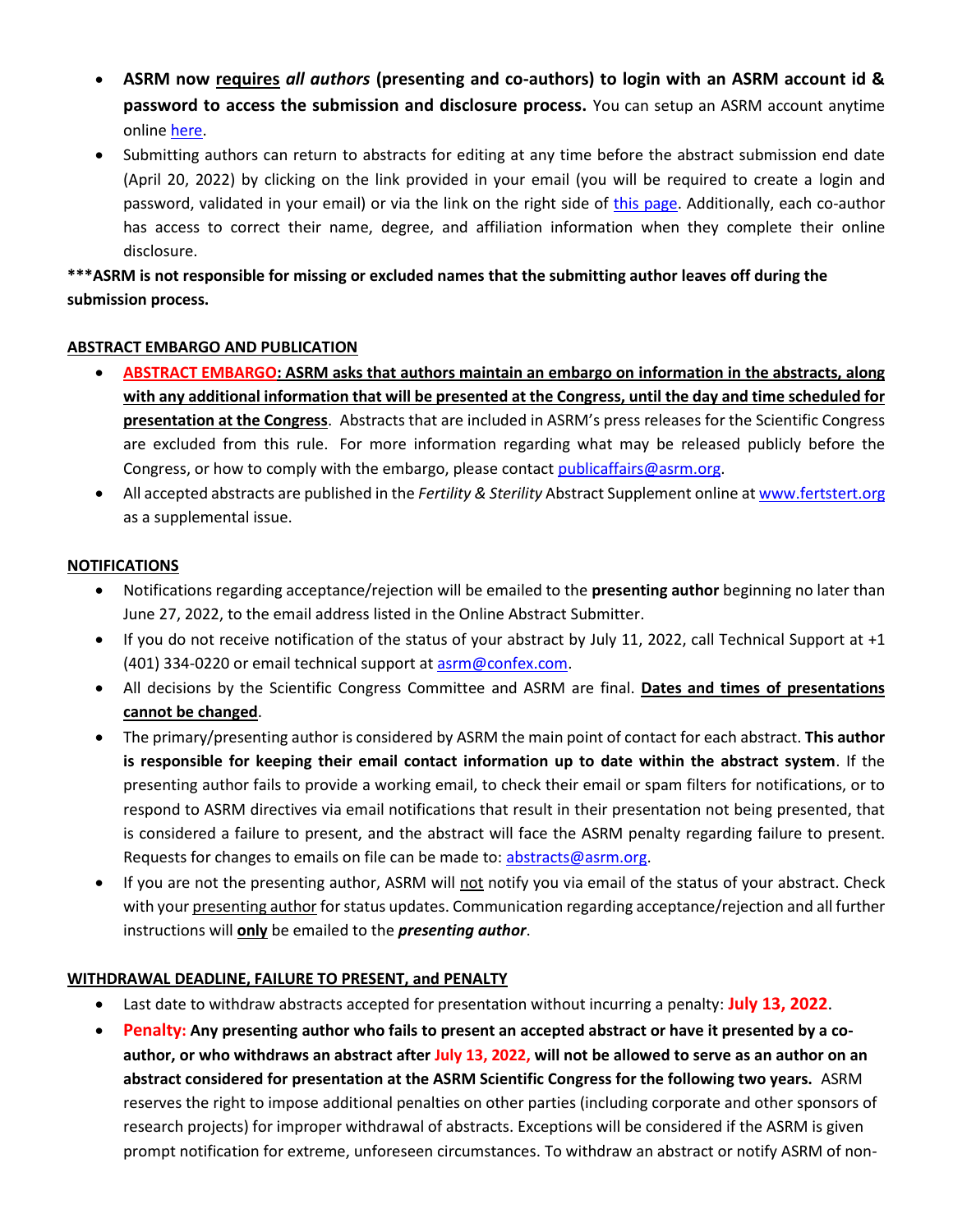presentation, the primary author should email [abstracts@asrm.org](mailto:research@asrm.org) with the abstract title and number and information about the withdrawal.

- Failure to present means the presenting author failed to follow the instructions provided. Abstract authors are responsible for checking their emails regarding acceptance/rejection and instructions regarding presentation. The examples provided below are not an exhaustive list but only an illustration of what this phrase could mean.
- **For an abstract accepted for oral presentation,** failure to present means the presenting author failed to follow instructions provided to them (which could mean failing to complete assigned tasks, or that the author failed to show for the in-person presentation). If the presenting author cannot perform these duties, they should have a co-author or other individual present for them.
- **For an abstract accepted for poster presentation,** failure to present a poster would include not following instructions provided to them (which could mean failing to complete assigned tasks by the deadline or failure to show for assigned poster session). If an author uploads a word-only copy of the body of the abstract instead of an actual poster, this is also considered failure to present.
- **Once the abstract supplement is published, no withdrawals are allowed.**

# **ABSTRACT AWARDS**

For an abstract to be considered for any award, one author must be a member of ASRM in good standing. An abstract may receive more than one award. ASRM prize papers and posters winners will be announced, and the recipients will be recognized during the Awards/Closing Ceremony, Wednesday, October 26, 2022.

## **Scientific Congress Prize Papers (Oral presentations):**

Candidates for two Scientific Congress Prizes will be selected by the Scientific Congress Committee from all abstracts submitted to the meeting regardless of designation of group for initial review. These oral presentations will be judged at the meeting and selection will be determined by the Scientific Congress Prize Paper Committee. The presenters of the two Scientific Congress Prize papers will each be awarded \$1,000.00.

## **Scientific Congress Prize Posters:**

This year a top poster category has been added. Those selected as top poster presenters will be invited to give a 2 minute, one slide, presentation at the Top Poster Lightening Round to be held at the Congress. Prize Posters will be selected from these top presentations. Prize Posters will be judged and selected by the Scientific Congress Prize Poster Committee for prize awards. The awards are:

- First Prize: \$500
- Second Prize: \$300
- Third Prize: \$200

# **Resident In-Training Award:**

This award will recognize the presenter of an exceptional abstract who is currently a resident in training in the field of obstetrics and gynecology or urology. Applicants who wish their abstract to be considered for this award must check the "Resident In-Training Award" check box in the Online Abstract Submitter. He/she must be the presenting author (first), must be a resident in training, and must attend the ASRM 2022 Scientific Congress in Anaheim, CA to present the abstract. The awardee will receive:

- $•$  \$500.00
- One-year free ASRM membership
- Free registration for ASRM 2022 Scientific Congress, in Anaheim, CA.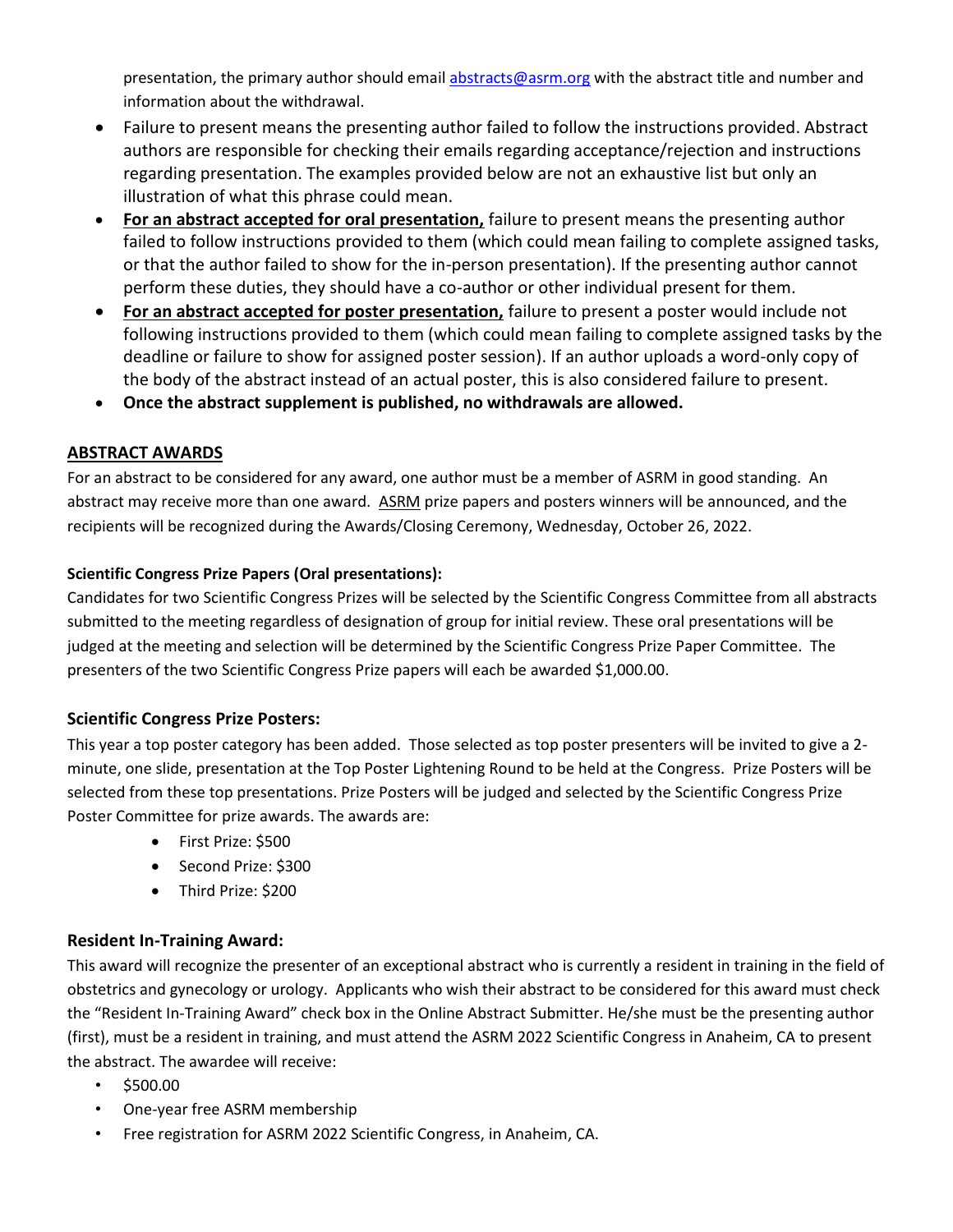### **In-Training Awards for Research:**

Five (5) In-Training Awards for Research will be granted in recognition of outstanding research conducted by individuals who are in-training. Applicants who wish their abstract to be considered for one of these awards must check the "In-Training Award for Research" check box in the online Abstract Submitter. He/she must be the presenting author (first) and must be a medical student, resident, fellow or undergraduate, graduate, or postdoctoral student, and must attend the ASRM 2022 Scientific Congress in Anaheim, CA to present the abstract. Each awardee will receive:

- \$250.00
- One-year free ASRM membership
- Free registration for ASRM 2022 Scientific Congress, in Anaheim, CA.

## **Society of Reproductive Surgeons (SRS) In-Training Awards for Research:**

Three (3) SRS In-Training Awards for research will be granted. The purpose of these awards is to recognize outstanding research conducted by individuals in-training. Applicants who wish their abstract to be considered for one of these awards must check the "SRS In-Training Award for Research" check box in the Online Abstract Submitter and must submit their abstract to a "Reproductive Surgery" category or sub-category. The candidate must be the presenting author (first), must be a medical student, resident, fellow or undergraduate, graduate, or postdoctoral student, and must attend the ASRM 2022 Scientific Congress, in Anaheim, CA to present the abstract. Each awardee will receive:

- \$250.00
- One-year free ASRM and SRS membership
- Free registration for ASRM 2022 Scientific Congress, in Anaheim, CA.

## **Nurses Professional Group Prize Paper Award for Research**

One (1) Nurses Professional Group (NPG) Prize Paper Award for research will be granted. The purpose of this award is to recognize outstanding research conducted by nurses. Nurses who wish their abstract to be considered for this award must submit their abstract to the "Nursing" subcategory. The candidate does not have to be a member of ASRM at the time the abstract is submitted, however, they must be (1) a nurse, (2) the presenting author (first), and (3) attending the ASRM 2022 Scientific Congress in Anaheim, CA to present the abstract. The awardee will receive:

- \$500.00 prize check
- One-year free ASRM and NPG membership

## **Society for Male Reproduction and Urology (SMRU) Traveling Scholars Award Program:**

The objective of this award is to provide an opportunity for trainees to learn more about the field of male infertility by attending educational activities at the ASRM Scientific Congress. Awardees will receive reimbursement of up to \$2,350 in travel expenses to attend the Congress, which will be held in Anaheim, CA, October 22-26, 2022. *More detailed information about this specific award, including the application form, can be found [here.](https://www.asrm.org/smru-traveling-scholar-award)* 

# **Society for Reproductive Surgery (SRS) – Society for Male Reproduction and Urology (SMRU) Travel Scholar Award for Male Reproductive Surgery**

The objective of the SRS-SMRU Travel Scholars Award is to provide an opportunity for any trainee in reproductive medicine whose abstract submission focuses on male reproductive surgery to expand their educational and networking experience in the field by attending educational activities at the annual Scientific Congress & Expo of the American Society for Reproductive Medicine (ASRM). More detailed information about this specific award, including the application form, can be found [here.](https://www.asrm.org/srs-smru-travel-scholar-award-for-male-reproductive-surgery/)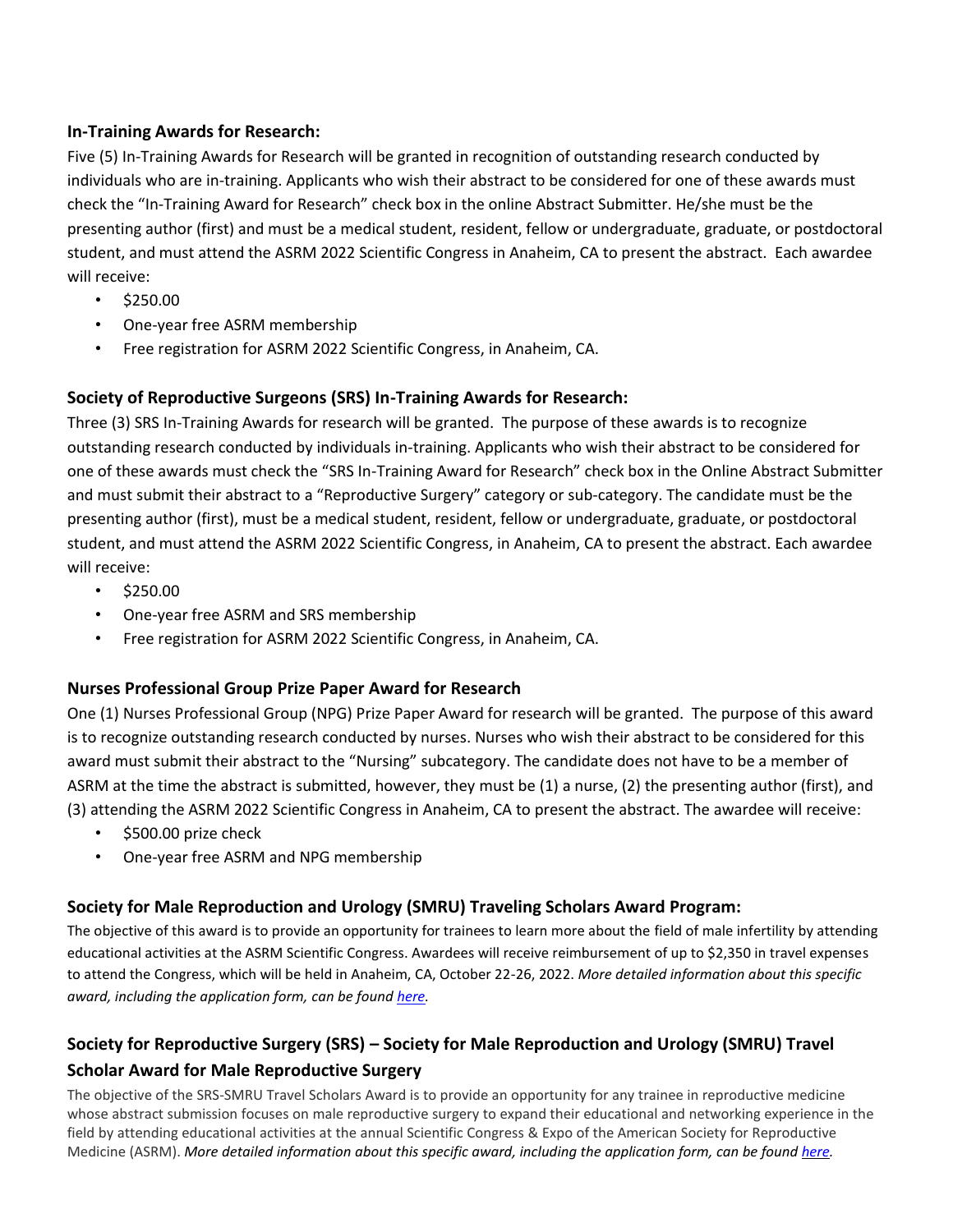### **Society of Reproductive Surgeons (SRS) Travel Scholar Award for Reproductive Surgery**

The objective of the SRS Travel Scholars Award is to provide an opportunity for any trainee in reproductive medicine and whose abstract submission focuses on reproductive surgery to expand their educational and networking experience in the field by attending educational activities at the annual Scientific Congress & Expo of the American Society for Reproductive Medicine (ASRM). *More detailed information about this specific award, including the application form, can be found [here.](https://www.asrm.org/srs-smru-travel-scholar-award-for-male-reproductive-surgery/)* 

### **Group Abstract Awards:**

The Society for Assisted Reproductive Technology (SART), the Society for Reproductive Endocrinology and Infertility (SREI), the Society of Reproductive Surgeons (SRS), the Society of Reproductive Biologists and Technologists (SRBT), and the Society for Male Reproduction and Urology (SMRU) select prize papers and awards. Several of the ASRM Professional Groups and Special Interest Groups also select prize papers for cash awards. All awards are recognized online and in our ASRM Scientific Congress Final Program which is posted on our ASRMCongress.org website each year. More information about group abstract awards can be found online [here.](https://www.asrm.org/resources/research-grants-and-awards/asrm-scientific-congress-abstract-awards/)

## **Technical assistance**

**Phone**: +1 **(401) 334-0220** available Monday – Friday 8:30AM – 6:00 PM Eastern Standard Time USA (GMT - 05:00).

**Email**: [asrm@confex.com](mailto:asrm@confex.com)

**\*\*\*\*\*\*\*\*\*\*\*\*\*\*\*\*\*\*\*\*\*\*\*\*\*\*\*\*\*\*\*\*\*\*\*\*\*\***

### **INSTRUCTIONS FOR ABSTRACT SUBMISSION:**

Be aware you can check the status of your abstract at any point by observing the Abstract Control Panel on the top of the abstract submission screen. That looks like this:

|                          | <b>asrm</b><br>scientific<br>congress<br>expo | <b>ASRM 2022 Genes, Gametes and Genetics: AMERICAN SOCIETY FOR</b><br>ANAHEIM, CALIFORNIA What will the future hold? VIST ASRMCONGRESS.ORG<br>OCTOBER 22-26, 2022        |  |  |                         |  |
|--------------------------|-----------------------------------------------|--------------------------------------------------------------------------------------------------------------------------------------------------------------------------|--|--|-------------------------|--|
| Ð<br><b>Progress bar</b> | Title                                         | <b><i><u><b>ADSURGCT</b></u></i> Submission</b><br>Category/Subcategory(ies) @ Author @ Disclosures @ Abstract Text @ Questionnaire @ Awards @ CV Upload @ Review and Su |  |  | ID: 13446 Show Password |  |

**If there is a circle with a horizontal line in it, that means the step is incomplete and puts your abstract into an incomplete status in the system.** Any step with a horizontal line in the circle must be completed for your abstract to proceed to review. If the horizontal line circle is on the Author Disclosures step, that means one or more of your authors has not yet completed their disclosure.

### A. **STEP BY STEP SUBMISSION INSTRUCTIONS**

### 1. **TITLE PAGE:**

a. Type in your 200-character limit title, the submitter's email, select your presentation preference (Either Oral or Poster, or Poster Only), and then select your study design type from the drop-down list. Once done, click on SAVE AND CONTINUE at the bottom of the page.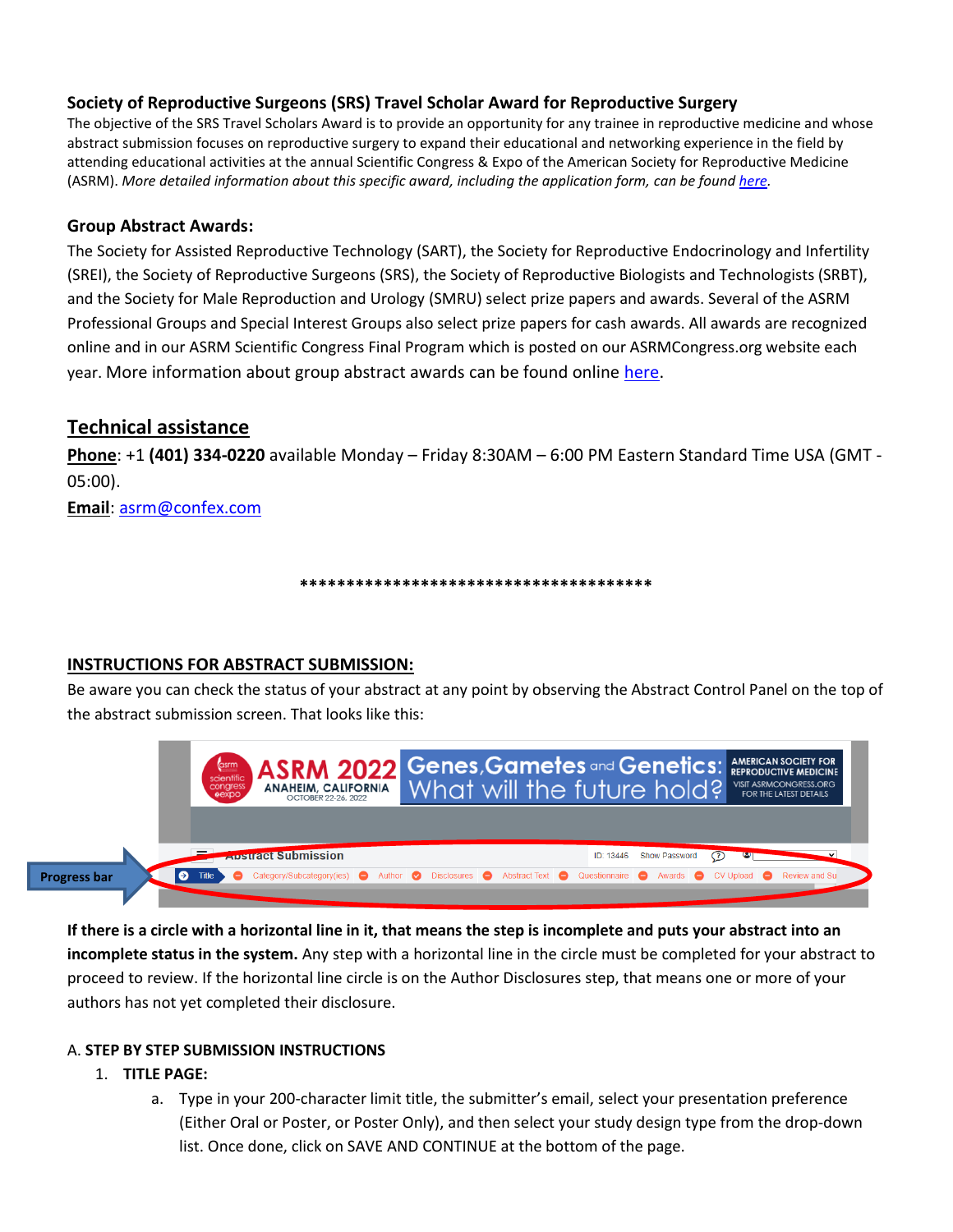### b. **The Study Design choices are:**

- i. Case Control Study
- ii. Case Report
- iii. Experimental/Exploratory
- iv. Literature Review
- v. Prospective Observational
- vi. Qualitative/Survey
- vii. Randomized Control Trial
- viii. Retrospective Case Series
- ix. Retrospective Cohort Study (includes comparator groups)
- x. Systematic Review/Meta-Analysis
- 2. **CATEGORY and SUB-CATEGORY are required fields.** You may select one category and up to 3 Sub-categories. Some awards require specific sub-categories to be selected, please ensure you are informed of this when submitting.
- 3. **AUTHOR(s):** In the Online Abstract Submitter, provide names of all co-authors.
	- a. The Presenting Author should be entered first. Search for each author using last name or email address.
	- b. If you are not able to find an author using the search feature, please select the radio button beside "Not Found – Enter new name" then click SELECT to enter a new author. **New authors' first (given) name, last (family) name, degree(s), and email should be entered.**
	- c. **NOTE**: **ASRM now requires all authors (presenting and co-authors) to login with an ASRM account id & password to access the submission and disclosure process.** You can setup an ASRM account anytime onlin[e here.](https://store.asrm.org/Register-Customer?returnurl=https%3a%2f%2fstore.asrm.org%2fMy-ASRM%2fLogin)

## 4. **AUTHOR DISCLOSURES:**

- a. All authors included on the abstract are required to complete a conflict-of-interest disclosure form within the abstract submission system. **You will not be allowed to proceed to any other part of your abstract submission until all co-author disclosures are complete**.
- b. When you enter author information, an email is automatically sent to the co-authors, asking them to complete the disclosure. You can also send email reminders to authors missing disclosures. If you complete all steps of your submission and then add more authors, your submission will not be considered complete and will not be submitted for consideration until those newly added authors complete their disclosures.

### 5. **ABSTRACT TEXT:**

- a. Format the abstract into five (5) sections. Each section must be preceded by a section heading. Section headings must be in upper case, followed by a colon, as shown below. The headers must be included, or the abstract text will not be accepted. You may copy and paste formatted text from your word processor or use the buttons on the text box to format your text or add special characters.
	- i. **Objective**: An introductory sentence indicating the objective and purpose of the study.
	- ii. **Materials and Methods**: A description of methodology including applicable statistical evaluation.
	- iii. **Results:** A summary of the new, previously unpublished data and findings.
	- iv. **Conclusions:** A statement that will drive home the broader implications of the study results.
	- v. **Impact Statement:** A statement defining the study's impact, significance, or relevance to the field.
- b. **Abstract text must not exceed 2700 characters (spaces are not counted in character total).**  Required headers are counted in the character total.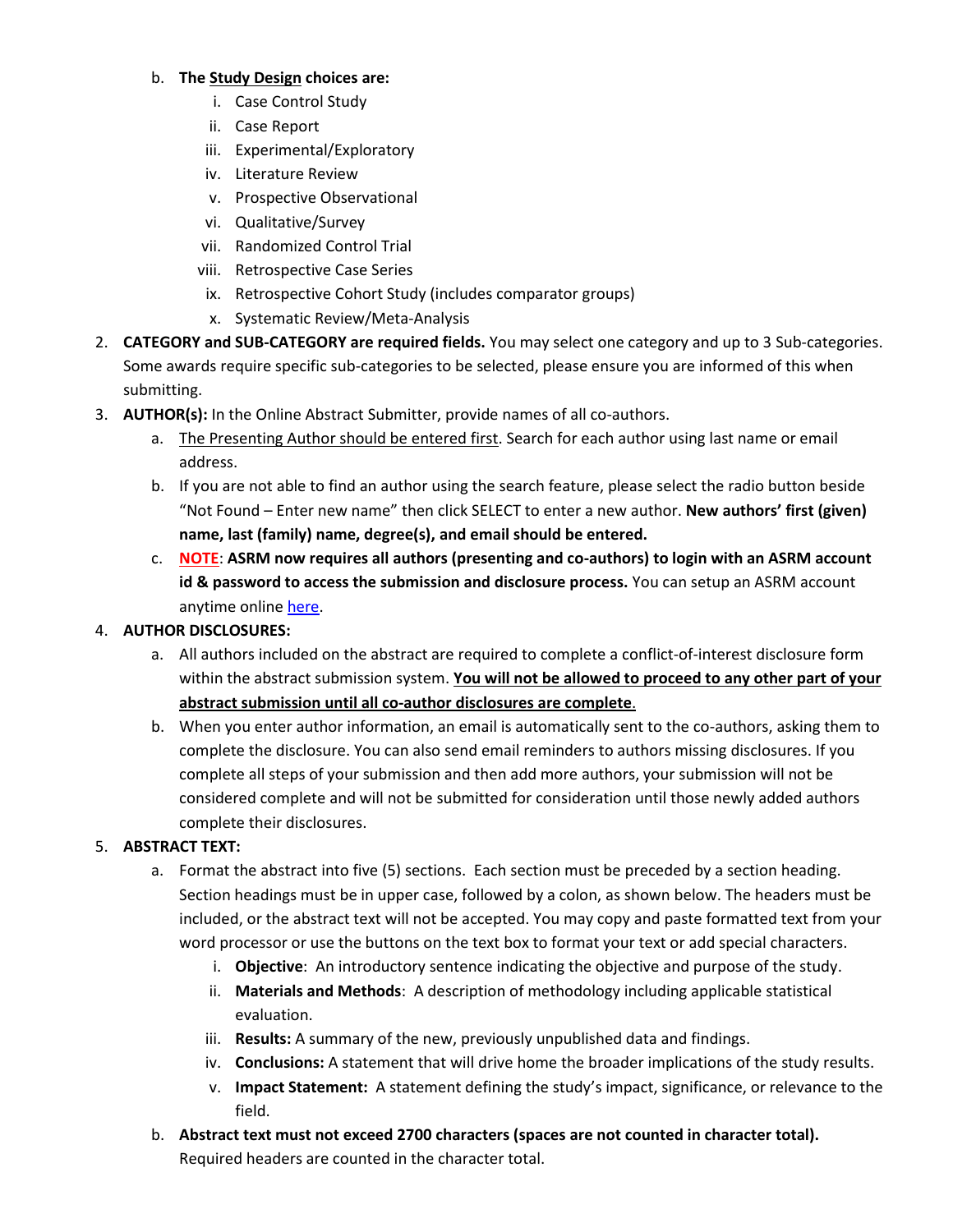c. **ONE** table may be included as part of your abstract body but will reduce your maximum total character count allowable from 2700 to 2380. Additionally, all characters in your table will be counted towards your allowable maximum character count.

## 6. **QUESTIONNAIRE PAGE:**

- a. Check the box at the top of the page beside: "This abstract was not previously published, presented, or submitted for publication or presentation at the time of this submission."
	- i. This verifies the abstract contains original work. This means the work has not been 1) presented at a meeting of another national or international scientific organization prior to this meeting, or 2) submitted for publication at the time of submission to ASRM.
	- ii. If any of these conditions are not met, you should not submit your abstract. Email [abstracts@asrm.org](mailto:research@asrm.org) with any questions.
- **Financial Support:** (optional) Identify all sources of financial support for the research or state "None" if appropriate.
- **References**: (optional) Identify all source materials
- **Non-FDA use of product/ACCME Disclosure** Select your choice from the drop-down selection. You can choose to include your disclosure verbally or on a slide in your presentation.
- **IRB approval** If appropriate, select "The abstract has been approved by a local Institutional Review Board (IRB) or equivalent" if human subjects or any human materials were utilized.
- **Data Responsibility** Check the box beside "I accept complete responsibility for the data at the time of submission."
- **HIPAA Compliance** Check the box beside "HIPAA Compliance" to indicate you are in compliance with the HIPAA standards to protect the privacy of the patients discussed in your presentation (or to indicate your presentation does not pertain to patient treatment).
- **Data Submitted for Separate Abstract & Video Consideration** only check this box if you are submitting a video of the methodology as well as this scientific abstract (oral or poster). Note: The two presentations cannot be identical and will be reviewed for duplication.
- 7. **AWARDS PAGE:** Select any awards *you are eligible for* or select the "I am not applying for an award" option at the top of the awards page.
- 8. **CV UPLOAD PAGE:** A CV is only required if the presenting author is applying for an award on the award page that requires a CV as part of the application.
- 9. **REVIEW AND SUBMIT PAGE**: When you have completed the abstract submission process, **PRINT A COPY OF YOUR ABSTRACT AND KEEP IT FOR FUTURE REFERENCE**. Once the submission portal closes on April 20, 2022, you will not have access to print or make edits.

# B. **Review and selection of abstracts**

Abstracts will be reviewed by the Scientific Congress Committee and selected for inclusion in the program on the basis of scientific content and significance to the field of reproductive medicine. Reviewers will consider the following criteria in their evaluations:

# *Score Criteria*

- *1. Objective (research question/aim)*
- *2. Materials and Methods*
- *3. Results*
- *4. Conclusion*
- *5. Significance/Impact*

### C. **Poster or Oral Presentation Expectations**